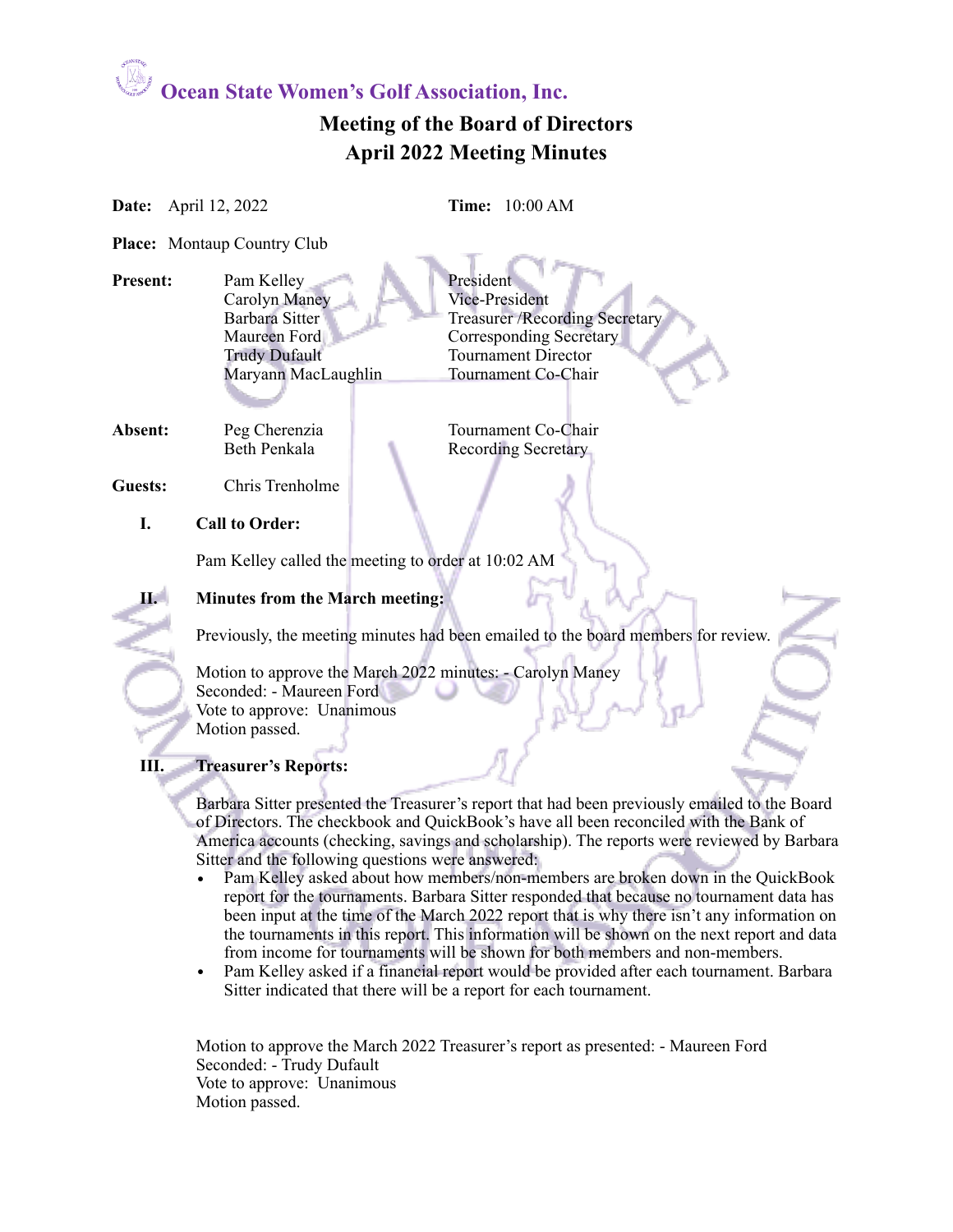#### **IV. Tournament Director's Report:**

Trudy Dufault discussed the following tournament details:

- Trudy requested of the treasurer, Barbara Sitter, that the board receive a profit/loss report of all tournaments in one report. Barbara Sitter stated that she would provide this report as a QuickBook's report.
- Trudy stated that the detailed pre-tournament financial report that Barbara Sitter provided her for the Lake of Isles' tournament was perfect.
- Trudy suggested not putting golf genius information on the tournament informational flyer that is placed on each cart and making a general announcement prior to the start of each tournament instead.
- Trudy is checking on all tournaments ahead of time to keep Wendy up to date on any changes that may occur.
- Trudy stated that the cost of the tournament at Stonington is unclear, that she has been provided two different costs and will clarify at the tournament.
- Trudy noted a change to the Segregansett tournament, there will now be tee times and not a shot gun start.
- Trudy stated she will now get the golf course gift certificates, that are raffled at the annual banquet, at all tournaments. Previously, this was the responsibility of the Vice President.
- Barbara Sitter asked Trudy where she obtained the breakdown of the cost of Lake of Isles golf tournament as the contract did not have any breakdown. Trudy stated she used an averages cart costs to break down the cost. Barbara Sitter indicated that she would be using the contractual data or any breakdown received at the tournament for QuickBooks.

Motion to approve the March 2022 Tournament Director's report as presented: - Carolyn Maney

Seconded: - Maryann MacLaughlin Vote to approve: Unanimous Motion passed.

### **V. Chair Reports:**

**Rhode Island Cup: Pat Dickson, Trudy Dufault, Barbara Sitter** - Barbara Sitter provided the Board of Directors with a report on the status of the 2022 Rhode Island Cup that OSWGA is hosting this year. The tournament will be held on July 22, 2022 at North Kingstown Golf Course with dinner and awards to follow the tournament. The tournament is open to ALL OSWGA members at a cost of \$115. There will be snacks prior to play and after the tournament there will be appetizers and then a full BBQ dinner. After the report presentation, Barbara opened it up to questions:<br>• Marvann MacLaughlin asked i

- Maryann MacLaughlin asked if members of North Kingstown golf course get free green fees. Trudy said no, that we do not give members of the host courses reduced prices.
- Trudy Dufault stated that she was not clear why the LPGA players were put into Golf Genius last year without an administration fee and without board approval.
- Trudy Dufault asked how we are going to advertise this year as last year the members were unclear and unaware of the tournament. Trudy suggested that flyers be placed on the tables of all the tournaments leading up to the RI Cup. Trudy also stated she wanted the flyers to be added to the overall cost of the tournament. Barbara Sitter stated that was not what we agreed upon at the RI Cup Committee meeting on Sunday April 10, 2022. Trudy stated she did not agree to that and that the flyers should be added to the cost of the tournament or that they would have to be printed on personal computers.
- Maureen Ford suggested placing a flyer in a frame for members to read.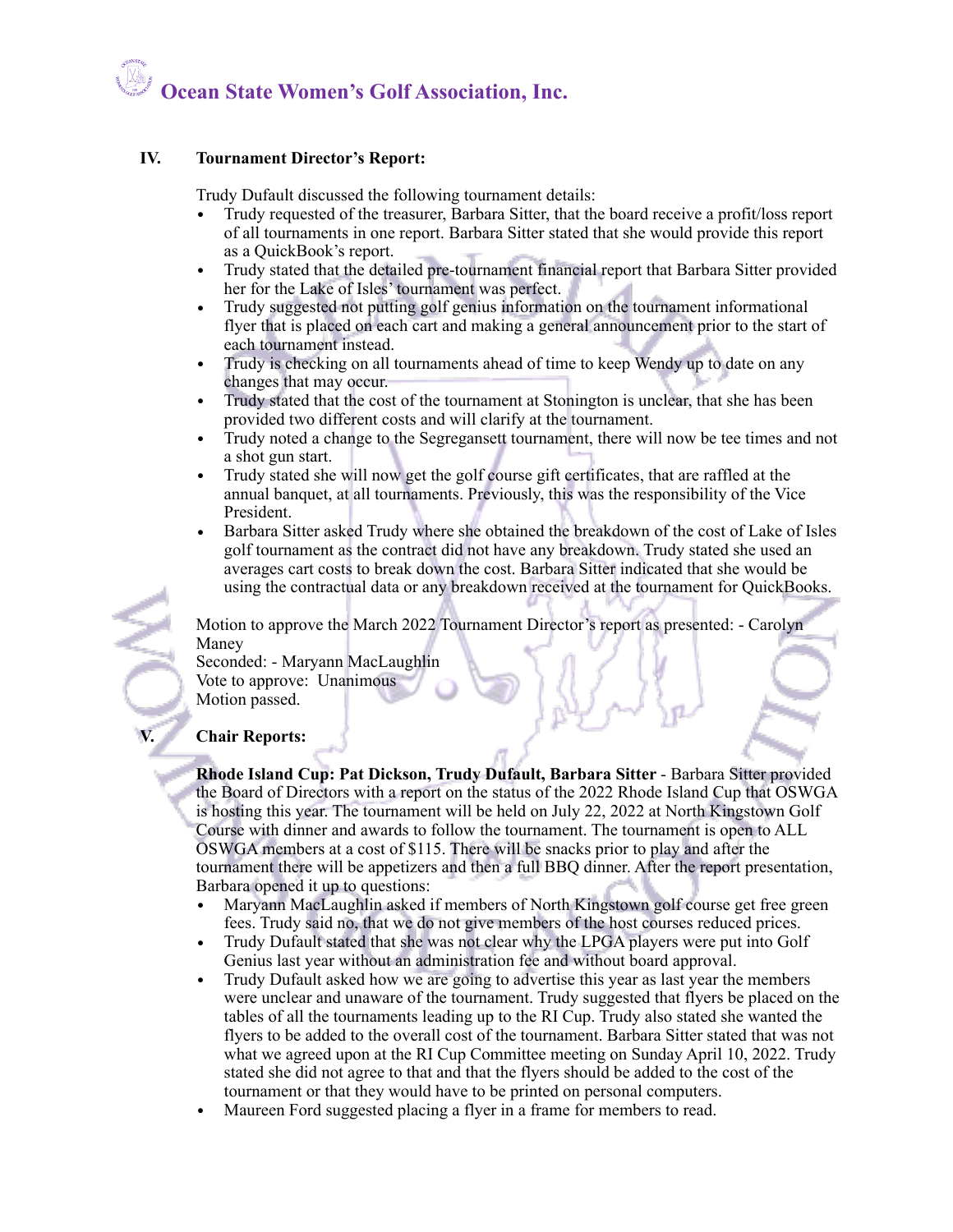- It was also suggested to have this information updated on the OSWGA website.
- Barbara Sitter explained that the OSWGA team of 16 players would be chosen by a lottery format and that Microsoft Excel has a randomization feature that will do this process. Barbara Sitter has a worksheet prepared for this process.

Motion to approve the 2022 Rhode Island Cup as presented: - Carolyn Maney Seconded: - Maryann MacLaughlin Vote to approve: Unanimous Motion passed.

| <b>Banquet Chair:</b>  | Carolyn Maney - See "New Business - Other"          |  |
|------------------------|-----------------------------------------------------|--|
| <b>Appeals:</b>        | <b>Carolyn Maney - No Report</b>                    |  |
|                        | Data Coordinator: Chris Trenholme - No Report.      |  |
| <b>Nominating:</b>     | <b>Sheri Sunderland - No Report.</b>                |  |
| <b>Rules:</b>          | <b>Karen Cabral</b> - No report.                    |  |
| Statistician:          | Jane Jordan - No report.                            |  |
| <b>IT Coordinator:</b> | Wendy Ossman - No Report.                           |  |
| Tournament:            | MaryAnne MacLaughlin and Peg Cherenzia - No Report. |  |
| <b>Publicity:</b>      | Sandra Harper - No report.                          |  |
| <b>Photography:</b>    | Betty Jean Shadeck - No report.                     |  |

#### **VI. Unfinished Business:**

Board members playing in the year end Players Championship - Maureen Ford ask the Board of Directors to consider allowing the members of the Board of Directors the ability to play in the tournament should they qualify. Maureen stated that with the reduction in free tournaments and the recent changes made to the Player of the Year points, that the members of the board should be allowed to play in the tournament. Trudy Dufault stated that the reason the Players Championship was started was to give back to the membership in the form of a tournament in which they did not have to pay for. It was also introduced that the Board of Directors could play in the tournament, at their own cost, as a way to have a presence at this tournament. These two ideas will be tabled until next year to see how the revised Player of the Year points system works out in 2022.

Barbara Sitter gave the finished trifold tournament cards she received from Pat Dickson to Pam Kelley. The overall opinion of the Board of Directors is that they liked the trifold tournament cards. Maryann MacLaughlin was given the card to be placed on the table of the tournaments.